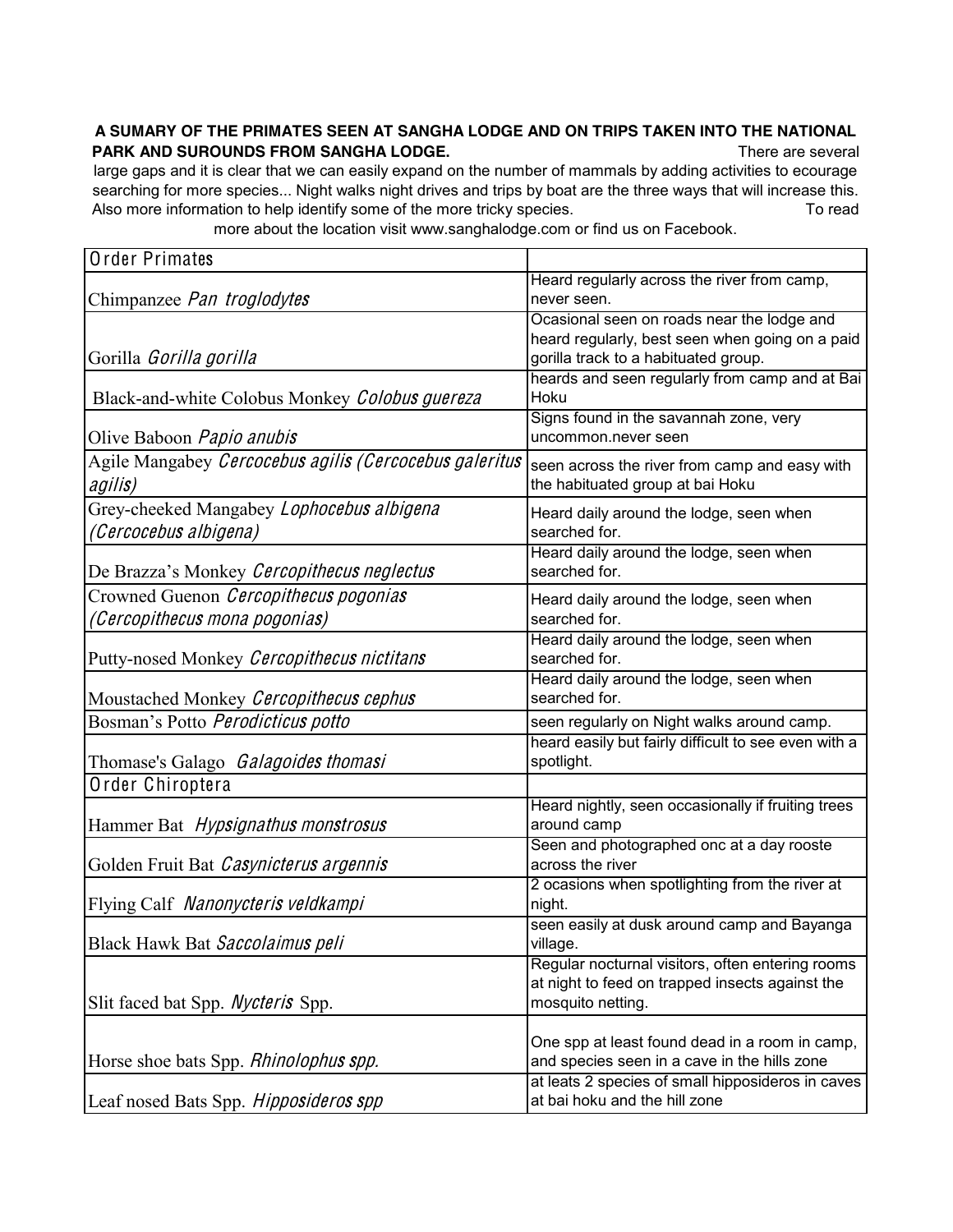| Commersons leaf Nosed bat Hipposideros commersoni    | night. Large size make this easy to seprate from                                                                                                                                  |
|------------------------------------------------------|-----------------------------------------------------------------------------------------------------------------------------------------------------------------------------------|
| <b>Rodent - Order Rodentia</b>                       |                                                                                                                                                                                   |
| African Dwarf Squirrel Myosciurus pumilio            | seen a few times in the hill zone                                                                                                                                                 |
| Red Cheeked Rope Squirrel Funisciurus leucogenys     | One of many species in the reserve                                                                                                                                                |
| Fire-footed Rope Squirrel Funisciurus pyrrhopus      | One of many species in the reserve                                                                                                                                                |
| Boehm's Squirrel Parxerus boehmi                     | Very common around camp                                                                                                                                                           |
| Green Squirrel Paraxerus poensis                     | Very common around camp                                                                                                                                                           |
| Giant forest Squirrel Protoxerus stangeri            | along the babongo river and accros the sangha<br>river, not too hard to find                                                                                                      |
| Beecroft's Anomalure Anomalurus beecrofti            | seen Ocasionally at night on walks                                                                                                                                                |
| Brush-tailed Porcupine Atherurus africanus           | Seen when hunting with the Baáka, and seen<br>once in a cave in the hill zone.                                                                                                    |
| Marsh Cane Rat sp. Thryonomys sp.                    | Seen crossing the roads at night                                                                                                                                                  |
| Link Rat Deomys ferugeneus                           | Seen By Louise sarno at his house in<br>yandoumbe                                                                                                                                 |
| African Wood Mouse spp. Hylomyscus spp.              | Coomonly caught in camp, a pest in our rooms<br>from time to time.                                                                                                                |
| Common Mouse spp. Mus spp. [minutoides?]             | Only one seen in heavy rain in the forest at bai<br>Hoku tiny presumed to be Mus Minutoides,<br>but the color was black rather than the Fawn<br>coloured ones I am used to in SA. |
| Target Rat Stochomys longicaudatus                   | Coomonly caught in camp, a pest in our rooms<br>from time to time.                                                                                                                |
| Zebra mouse spp. Lemiscomys spp.                     | seen often crossing roads during the day time in<br>the Farm bush, seen once in camp when we<br>first stared renovating.                                                          |
| Giant Rat Cricetomys emini                           | Seen crossing the roads at night                                                                                                                                                  |
| <b>Carvorous - Order Carnivora</b>                   |                                                                                                                                                                                   |
| Congo Clawless Otter Aonyx congica                   | seen ocasionally from the boat during transfers,                                                                                                                                  |
| Spotted-necked Otter Lutra maculicollis              | seen once from camp, a family of four animals<br>at least                                                                                                                         |
| Flat Headed Cusimanse Crossarchus platycephalus      | Seen by Gus Keys on the babongo river trail                                                                                                                                       |
| Servaline Genet Genetta servalina                    | Seen at night crossing roads                                                                                                                                                      |
| African Civet Civettictis civetta (Viverra civetta)  | Seen in the farmbush zone at night                                                                                                                                                |
| African Palm Civet Nandinia binotata                 | Up to four animals feeding at any time when the<br>fig trees are fruiting in Camp.                                                                                                |
| Golden Cat Felis aurata                              | Signs found in the savanah zone Never seen                                                                                                                                        |
| Leopard Panthera pardus                              | Sighns found in sevral places, seen on only a<br>few ocasions by Andrea Turkalo                                                                                                   |
| Order Pholidota                                      |                                                                                                                                                                                   |
| Long-tailed Pangolin Uromanis tetradactyla (Manis    |                                                                                                                                                                                   |
| tetradactyla)                                        | Seen only twice, around camp at night                                                                                                                                             |
| Tree Pangolin Phataginus tricuspis (Manis tricuspis) | seen 5 times around camp and once on road<br>from Dzanga bai at night                                                                                                             |
| Order Hyracoidea                                     |                                                                                                                                                                                   |